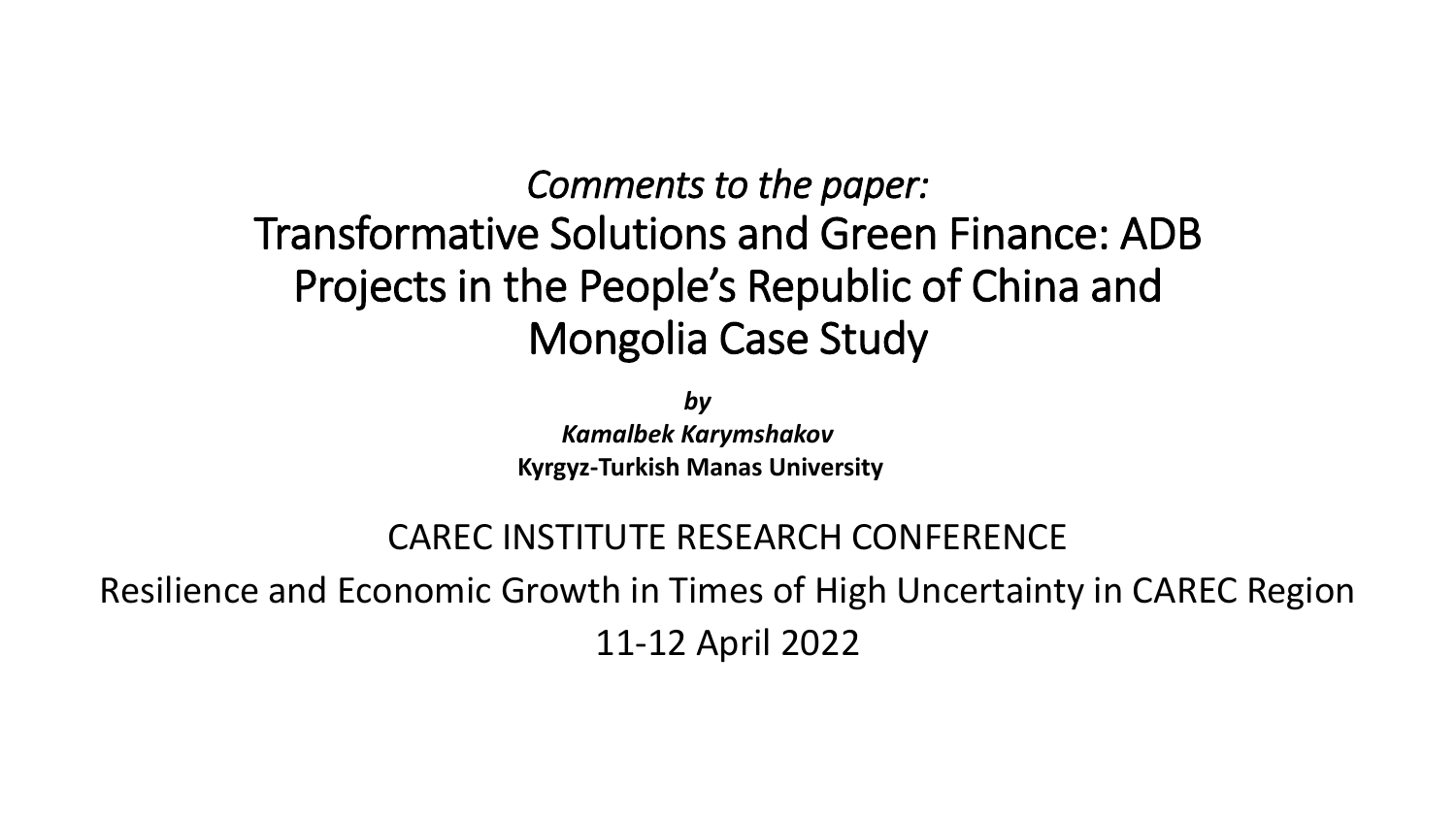# **Objective**

- This paper reviews and compares three Asian Development Bank (ADB) projects in two CAREC member countries:
	- The ADB-PRC loan for the Anhui Huangshan Xin'an River Ecological Protection and Green Development Project aims to support Huangshan municipality to demonstrate water pollution reduction in the Xin'an River Basin
	- In Mongolia, two large scale transformative projects
		- Aimags and Soums Green Regional Development Investment Program (ASDIP), which aims to promote green urban-rural linkages, green agri-businesses development, natural capital and rangeland regeneration and soil carbon sequestration through an integrated climate smart territorial development approach;
		- Ulaanbaatar Green Affordable Housing and Resilient Urban Renewal Project (AHURP), which aims to transform vulnerable and highly polluting substandard peri-urban areas of Ulaanbaatar into low-carbon, resilient eco-districts that provide access to green affordable housing.
- All projects are related to sustainable green development.
- The case study aims to provide comparative analyses of innovative green financing and transformative approaches in these two countries.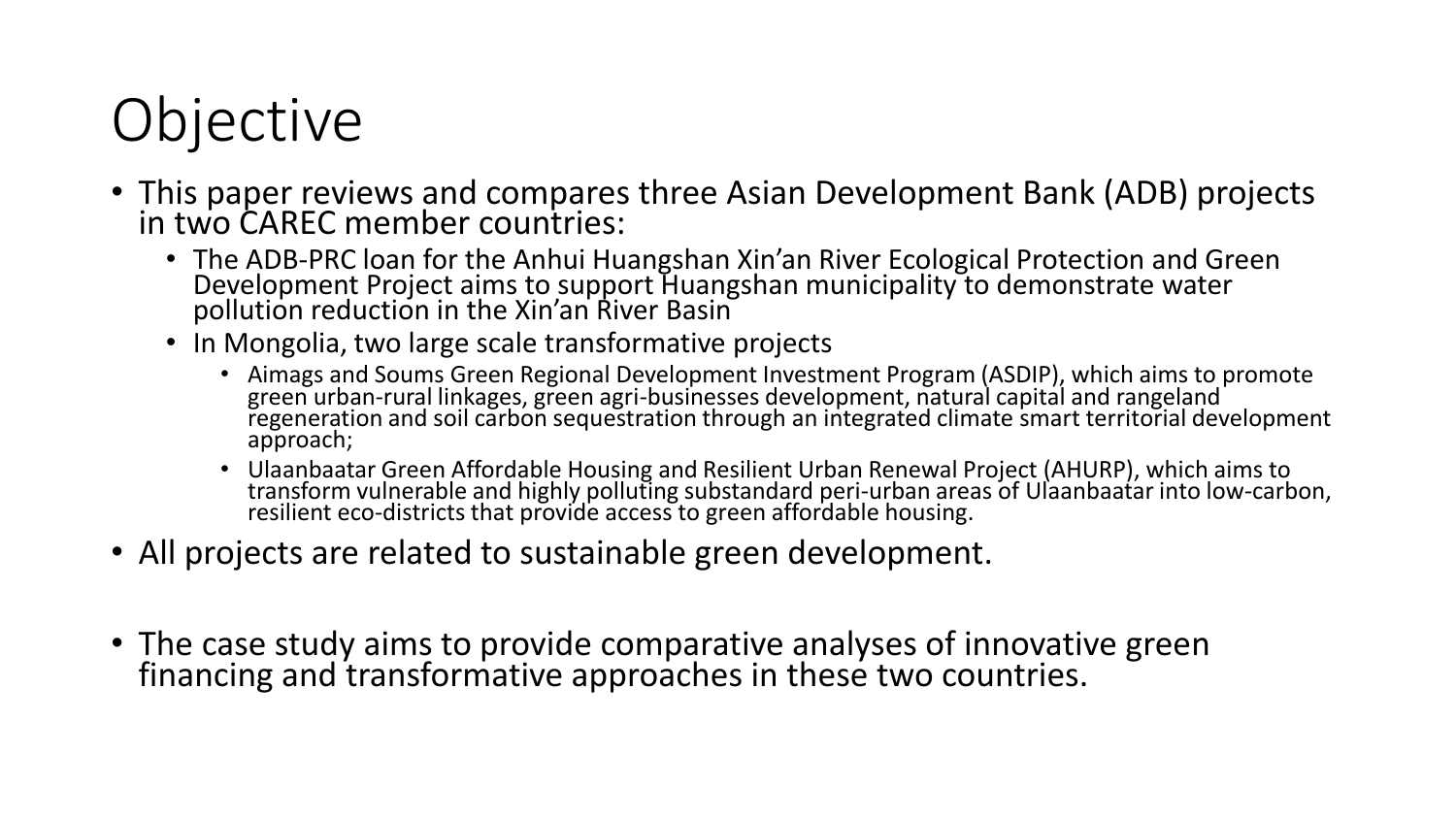## Comments (1)

- Three projects in the two countries is in the context of common pressures of widespread degradation of ecosystems and inadequate access to green finance:
	- Relevant to other CAREC economies
- Comparative approach: comparative analysis in all dimensions of projects (scope, financing, results/expected results etc.) – Comparative summary table of these dimensions?
- Are there any other Green Finance mechanisms in ADB practices? If yes, we need to explore them in comparison to those used in the projects described in the paper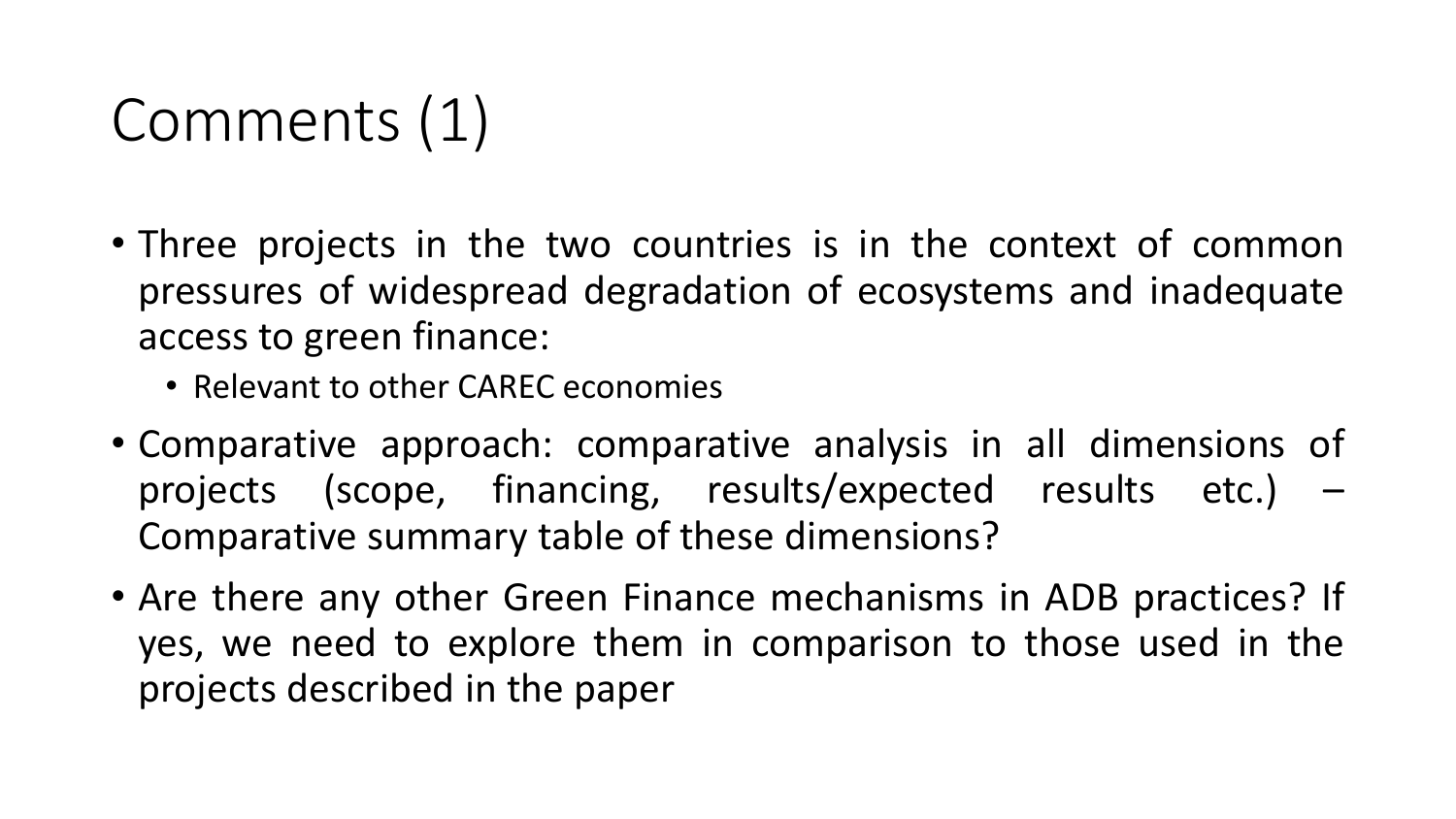# Comments (2)

- More details about the project would be interesting:
	- Timeframe
	- Scope
	- Results/Expected outcome (quantified)
	- Details of financial mechanisms (rate of loans, periods etc.)
- Sustainability of the projects: especially those parts of the project supported by grant component
- Use of micro or household/community level evidence on project implementation and results to highlight potential lessons and issues
	- Potential risk or barriers in using PPPP (Public, Private, People Partnership)